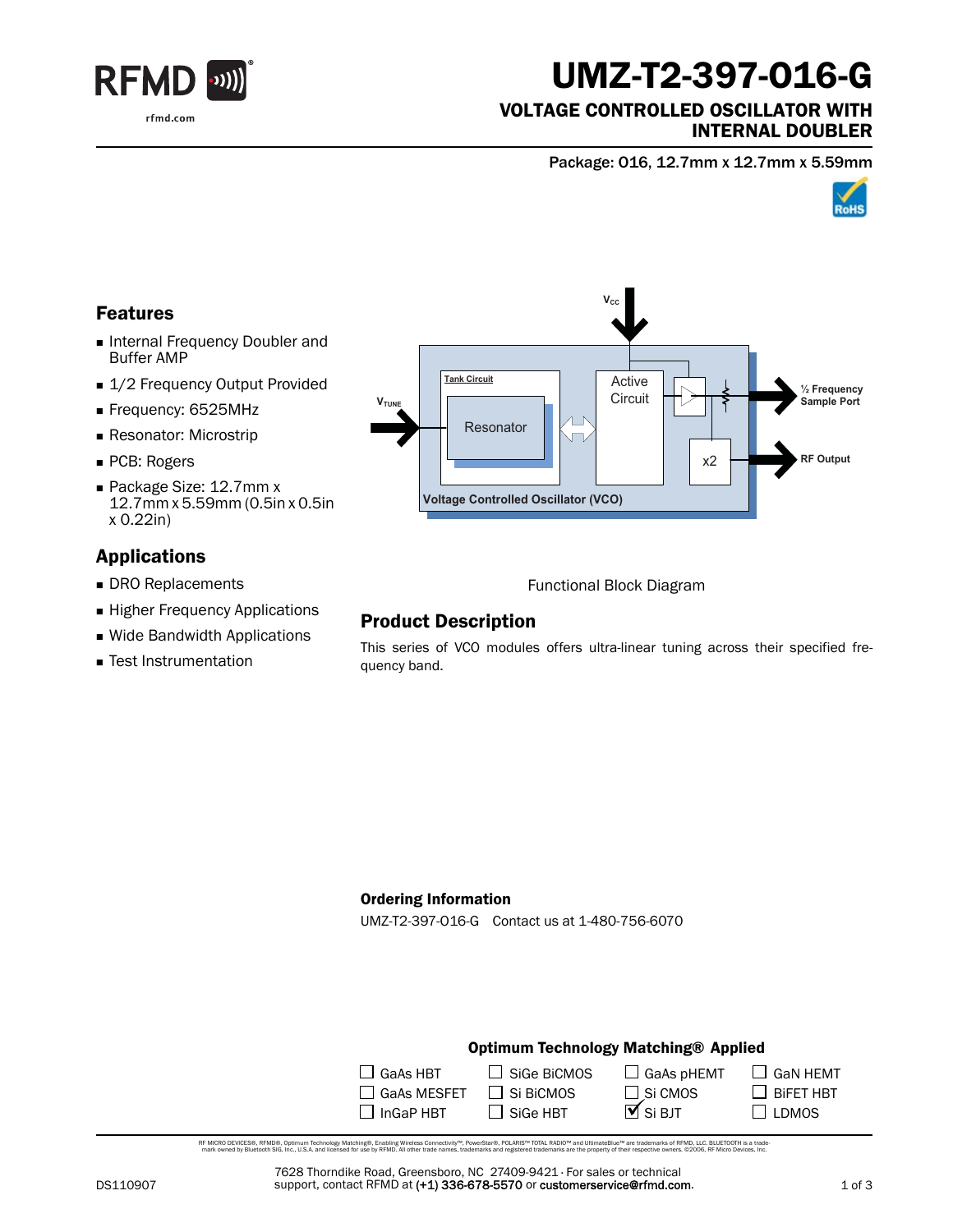# UMZ-T2-397-O16-G



#### Absolute Maximum Ratings

| <b>Parameter</b>                 | <b>Rating</b>   | Unit |
|----------------------------------|-----------------|------|
| Operating Ambient Temperature[1] | -40 to +85      | °C   |
| Storage Temperature              | $-55$ to $+125$ | °C   |

[1] Frequency drift: 13MHz typical (either extreme)



#### Caution! ESD sensitive device.

Exceeding any one or a combination of the Absolute Maximum Rating conditions may<br>cause permanent damage to the device. Extended application of Absolute Maximum<br>Rating conditions to the device may reduce device reliability. tions is not implied.

The information in this publication is believed to be accurate and reliable. However, no<br>responsibility is assumed by RF Micro Devices, Inc. ("RFMD") for its use, nor for any<br>infringement of patents, or other rights of thi



RoHS (Restriction of Hazardous Substances): Compliant per EU Directive 2002/95/EC.

|                             | <b>Specification</b> |        |                     |            |                      |
|-----------------------------|----------------------|--------|---------------------|------------|----------------------|
| Parameter                   | Min.                 | Typ.   | <b>Unit</b><br>Max. |            | <b>Condition</b>     |
| <b>Overall</b>              |                      |        |                     |            |                      |
| Frequency Range             |                      | 6525   |                     | <b>MHz</b> |                      |
| <b>Tuning Voltage</b>       | 0.5                  |        | 4.5                 | $V_{DC}$   |                      |
| <b>Tuning Sensitivity</b>   |                      | 60     |                     | MHz/V      |                      |
| <b>Output Power</b>         | $-3$                 | 0      | 2.5                 | dBm        |                      |
|                             | $-10$                | $-5$   | 0                   | dBm        | 1/2 frequency output |
|                             | $-4$                 |        |                     | dBm        | At $V_T = 0$         |
| <b>Output Phase Noise</b>   |                      | $-70$  | $-65$               | dBc/Hz     | 1kHz                 |
|                             |                      | $-96$  | $-91$               | dBc/Hz     | 10 <sub>kHz</sub>    |
|                             |                      | $-116$ | $-111$              | dBc/Hz     | 100 <sub>kHz</sub>   |
|                             |                      | $-136$ | $-131$              | dBc/Hz     | 1000kHz              |
|                             |                      | $-156$ | $-151$              | dBc/Hz     | 10000kHz             |
| Second Harmonic             |                      | $-20$  | $-10$               | dBc        |                      |
| <b>Frequency Pulling</b>    |                      | 0.2    | 0.5                 | MHz p-p    | At 12dBr, all phases |
| Tuning Port Capacitance     |                      | 10     |                     | pF         |                      |
| <b>Modulation Bandwidth</b> |                      | 1000   |                     | kHz        | 3dB BW               |
| Frequency Pushing           |                      | 3      | 5                   | MHz/V      |                      |
| <b>Power Supply</b>         |                      |        |                     |            |                      |
| <b>Operating Voltage</b>    |                      | 5      |                     | $\vee$     |                      |
| <b>Supply Current</b>       |                      | 50     |                     | mA         |                      |